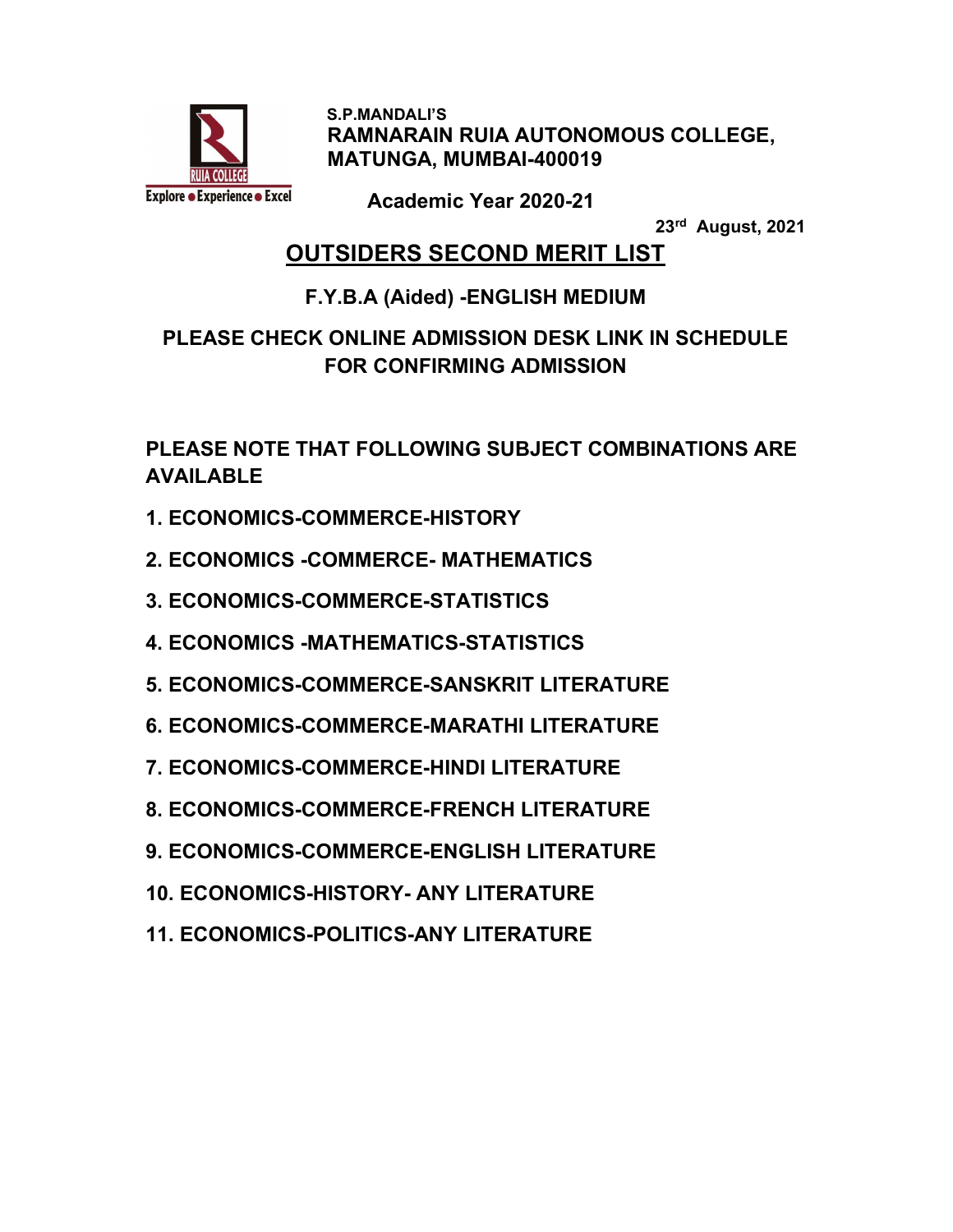# Category: GENERAL

| Merit          | Registration | Name                              | Percentage |
|----------------|--------------|-----------------------------------|------------|
| No             | No           |                                   |            |
| 1              | 1074998      | <b>MISTRY DHARMI SUNIL</b>        | 96.17      |
| $\overline{2}$ | 1030441      | SAKHRANI MAITHILI ANIL            | 96         |
| 3              | 1049425      | NARAIN SVARA ANAND                | 96         |
| 4              | 1054550      | PATIL SAMRUDDHI PRAVIN            | 96         |
| 5              | 1068782      | RAVI SHARANYA.                    | 96         |
| 6              | 1056902      | KOLI VED JAGDISH                  | 96         |
| 7              | 1020716      | ANSARI SANA IQBAL                 | 95.83      |
| 1              | 1028923      | RAWOOL DHANASHRI SAHADEV          | 95.83      |
| 8              | 1027932      | SIKCHI VIDHI VINAY                | 95.8       |
| 9              | 1030652      | MURALIKRISHNAN SHRIMIRRA.         | 95.8       |
| 10             | 1030652      | MURALIKRISHNAN SHRIMIRRA.         | 95.8       |
| 11             | 1051254      | <b>MEDH ONEEKA SANJEEV</b>        | 95.67      |
| 12             | 1061747      | KOTWAL MAURVI MANISH              | 95.67      |
| 13             | 1020792      | . SHRADHA NAGARAJAN               | 95.6       |
| 14             | 1085599      | <b>BHANUSHALI PARTHVI RAHUL</b>   | 95.6       |
| 15             | 1030900      | SINGH SHREYA SANJAY               | 95.5       |
| 16             | 1031107      | SYED FAARIYA MOHAMMED RASHID      | 95.5       |
| 17             | 1030891      | PAL MOULI NA                      | 95.5       |
| 18             | 1070170      | RAJENDRAN ASHMIKA N.M.N           | 95.5       |
| 19             | 1021904      | KANAYA KASHISH PRADEEP            | 95.4       |
| 20             | 1074576      | THUMMAR SHREEL CHETAN             | 95.4       |
| 21             | 1092836      | <b>JAIN RISHIKA AMIT</b>          | 95.4       |
| 22             | 1037698      | SHAHANAND PEARL BIPIN             | 95.33      |
| 23             | 1042734      | <b>GHANEKAR RUDRAKSHA AMIT</b>    | 95.33      |
| 24             | 1100020      | SHINDE GAURI ARVIND               | 95.33      |
| 25             | 1056881      | SHAH NIRAV SEEMIT                 | 95.2       |
| 26             | 1089282      | <b>BANGERA RIYA RAJESH</b>        | 95.2       |
| 27             | 1020188      | <b>BANGA KUSHNEET KAUR KAUR</b>   | 95.17      |
| 28             | 1024818      | JADHAV ANUSHKA ABHIJEET           | 95.17      |
| 29             | 1027870      | KOHLI KAVYA RAJAN                 | 95.17      |
| 30             | 1037815      | TANK BHUMI KAMLESH                | 95.17      |
| 31             | 1039464      | SOHANI SAYALI RAHUL               | 95.17      |
| 32             | 1041253      | VAIDYA JIYAA SHAILESH             | 95.17      |
| 33             | 1037506      | <b>BAOKAR SIDDHI VINAY</b>        | 95.17      |
| 34             | 1021834      | <b>BANERJEE SHOBHINEE NILADRI</b> | 95         |
| 35             | 1030594      | SAPRE RAMANI MANGESH              | 95         |
| 36             | 1032625      | MHASKAR SANIKA MANOJ              | 95         |
| 37             | 1038669      | DATAR CHARUTA MADHAV              | 95         |
| 38             | 1032893      | NANDI ANUSHKA PRADIP              | 95         |
| 39             | 1075231      | BAFNA KHUSHI KAMAL                | 95         |
| 40             | 1092450      | GAYWALA HIYA HITESHBHAI           | 95         |
| 41             | 1112221      | SOMWANSHI SAKSHI SANJAY           | 95         |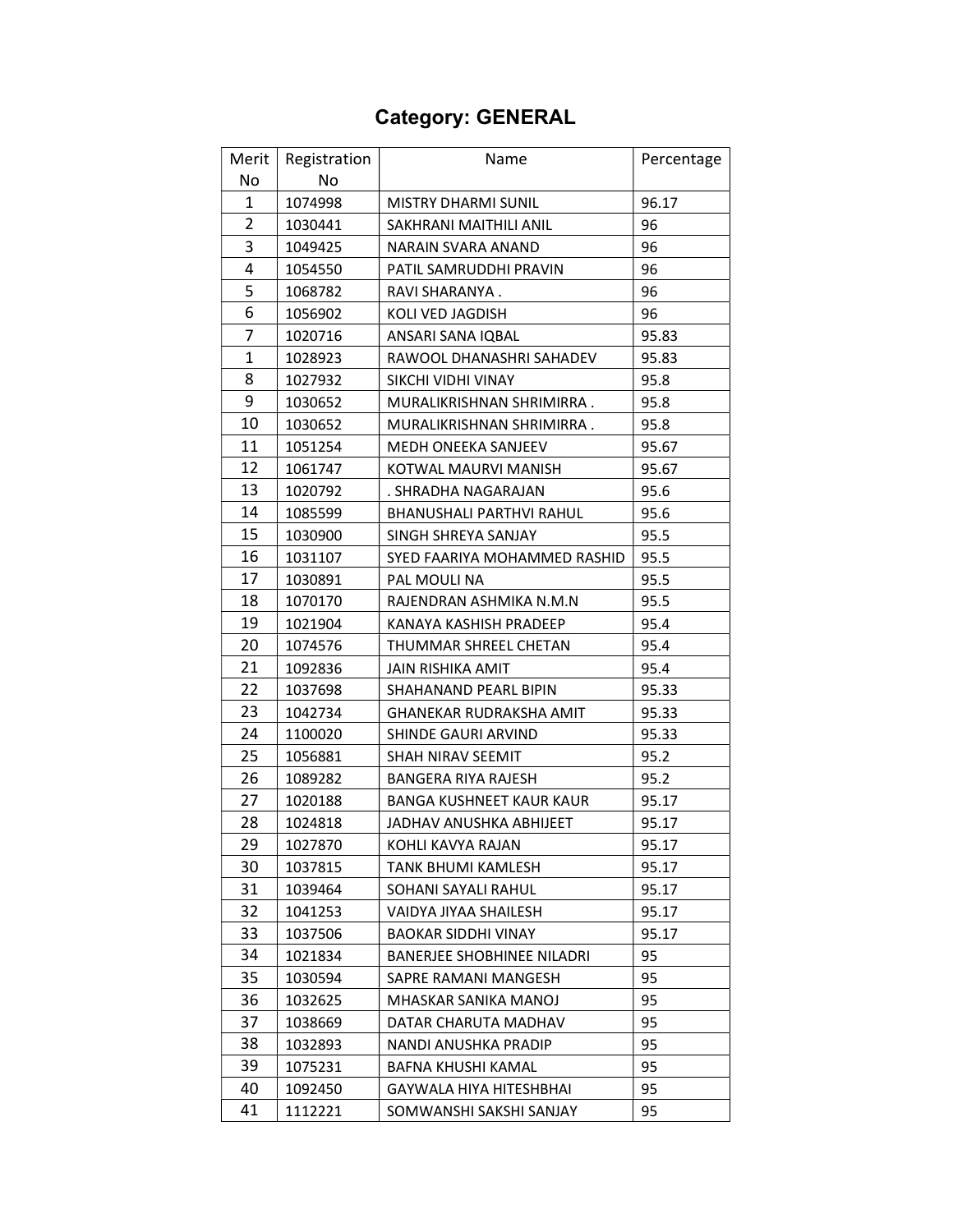|  |  | 1125631 | JOISAR SIDDHARTH HITESH |  |
|--|--|---------|-------------------------|--|
|--|--|---------|-------------------------|--|

# Category: SC

| Merit<br>No    | Registration<br>No | Name                               | Percentage |
|----------------|--------------------|------------------------------------|------------|
| 1              | 1067903            | KHANDARE VIDHAN GAUTAM             | 86.83      |
| $\overline{2}$ | 1020481            | KACHARE DIKSHA RAJENDRA            | 86.17      |
| 3              | 1045459            | <b>MUKANE EKTA PRADEEP</b>         | 86.17      |
| 4              | 1049263            | ATHAWALE NIRAJ ANIL                | 86.17      |
| 5              | 1066809            | DEOLEKAR PURVI GIRISH              | 86         |
| 6              | 1031288            | WATHORE PRANJAL PRAKASH            | 85.6       |
| 7              | 1082121            | AHIRE ROHAN SUNIL                  | 85.17      |
| 8              | 1052164            | <b>GANGURDE DHANASHREE JAGDISH</b> | 84.67      |
| 9              | 1072367            | PEVEKAR SEJAL SUNIL                | 84.67      |
| 10             | 1092223            | SHEET PROGYA PARASURAM             | 84.33      |
| 11             | 1027467            | KAMBLE PRATIDNYA PRAVEENKUMAR      | 84         |
| 12             | 1126229            | MAHALE HRIDAYA RAJENDRA            | 83.83      |
| 13             | 1114399            | DONGRE URAVELLA GAJANAN            | 82.83      |
| 14             | 1087376            | <b>GULSUNDARE ADITYA ANIL</b>      | 82.5       |
| 15             | 1027865            | <b>BHIVSANE BHUMIKA DINESH</b>     | 82         |
| 16             | 1039514            | KAMBLE ASMITA MILIND               | 81.83      |
| 17             | 1052501            | PAZARE MAYANK LOUKIK               | 81.83      |
| 18             | 1020762            | <b>BHOSALE SANIKA SANJAY</b>       | 81.5       |
| 19             | 1078672            | KONDGEKAR ATHARVA ANIL             | 81.33      |
| 20             | 1032377            | SAWARDEAKAR KHUSHI SANJAY          | 81         |
| 21             | 1121522            | HIWARE ASHIVINI ASHOK              | 81         |
| 22             | 1075629            | PAWAR SARA RUPESH                  | 80.5       |
| 23             | 1034601            | <b>GAIKWAD SANGHAMITRA SATYAN</b>  | 80.33      |
| 24             | 1072249            | JADHAV AASTHA JAGDISH              | 80.33      |
| 25             | 1039693            | KOILKAR DARSHANA VIJAY             | 80.17      |
| 26             | 1127536            | KAMBLE ASMITA BHASKAR              | 80         |
| 27             | 1020190            | PAWAR SANIKA SANTOSH               | 79.83      |
| 28             | 1062706            | DHAGE SHRADDHA MILIND              | 79.83      |
| 29             | 1103818            | SAWANT KAREENA ASHOK               | 79.83      |
| 30             | 1107300            | SANNAKE TRUPTI DILIP               | 78.83      |
| 31             | 1104078            | <b>BABAR MAITHILI VIJAY</b>        | 78.67      |
| 32             | 1072252            | <b>MORE SNEHA AJIT</b>             | 78.2       |
| 33             | 1069538            | KAMBLE MITALI VINOD                | 77.83      |
| 34             | 1030193            | MORE VAISHNAVI PRAVIN              | 77.5       |
| 35             | 1109540            | KAMBLE VAIBHAV RAM                 | 77.17      |
| 36             | 1075871            | SASANE ISHWANSHIKUMAR VINAYAK      | 77         |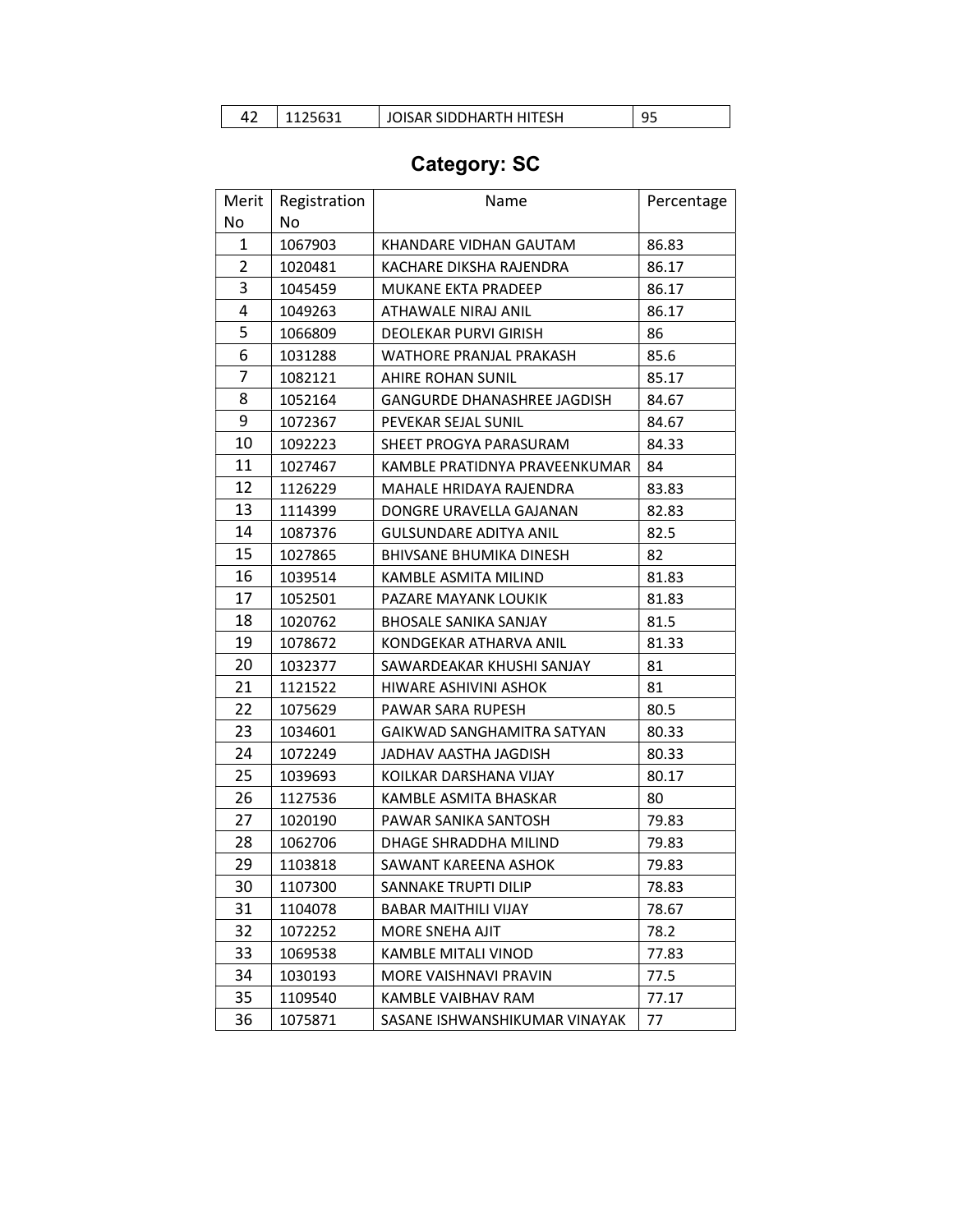### Category: SBC

| Merit | Registration | Name                    | Percentage |
|-------|--------------|-------------------------|------------|
| No    | N٥           |                         |            |
|       | 1019540      | METHAR JANAVI YOGESH    | 71.5       |
| 2     | 1085563      | BHAIRI KHUSHI SATYARTHA | 67.38      |
| 2     | 1040182      | THOMBRE PURVA PRAKASH   | 67.33      |

### Category: OBC

| Merit | Registration | Name                        | Percentage |
|-------|--------------|-----------------------------|------------|
| No    | No           |                             |            |
| 1     | 1037537      | PATIL SAIRAJ KISHOR         | 93         |
| 2     | 1105750      | <b>RAUT YOGITA SUNIL</b>    | 93         |
| 3     | 1111099      | ANSARI MARIYAM ABDUL AZIZ   | 92.33      |
| 4     | 1051561      | <b>GUDE VISHAL DAYANAND</b> | 92.17      |
| 5     | 1035800      | KELASKAR SWARDA VIRENDRA    | 92         |
| 6     | 1024706      | MANDAVKAR SALONI SANTOSH    | 91.83      |
| 7     | 1026540      | PAWAR SANSKRUTI SUBHASH     | 91.83      |
| 8     | 1021896      | HAJARE YASHASHREE VIKRANT   | 91.83      |
| 9     | 1072570      | AHIRE ATHARVA DILEEP        | 91.2       |
| 10    | 1064169      | PAWAR SANKET KANTILAL       | 91.17      |
| 11    | 1077323      | SOBALE OMKAR PANDURANG      | 91         |
| 12    | 1070157      | SAPALE UNNATI MURLIDHAR     | 90.67      |
| 13    | 1086074      | NARKAR NIKITA DEEPAK        | 90.5       |
| 14    | 1025663      | CHAUDHARI SRUSHTI MILIND    | 90.17      |
| 15    | 1091271      | JAITAPKAR SRUSHTI SUNIL     | 90         |

### Category: OTHERS

#### GENERAL

|    | Merit   Registration | Name                        | Percentage |
|----|----------------------|-----------------------------|------------|
| No | Nο                   |                             |            |
|    | 1099562              | SUNIL ELLITA ELSA           | 92.8       |
|    | 1079660              | YADAV PRACHI SUBHASHCHANDRA | -92.5      |

### Category: OTHERS

OBC

|    | Merit   Registration | Name                     | Percentage |
|----|----------------------|--------------------------|------------|
| No | N٥                   |                          |            |
|    | 1024706              | MANDAVKAR SALONI SANTOSH | 91.83      |
|    | 1072570              | AHIRF ATHARVA DII FFP    | 91.2       |